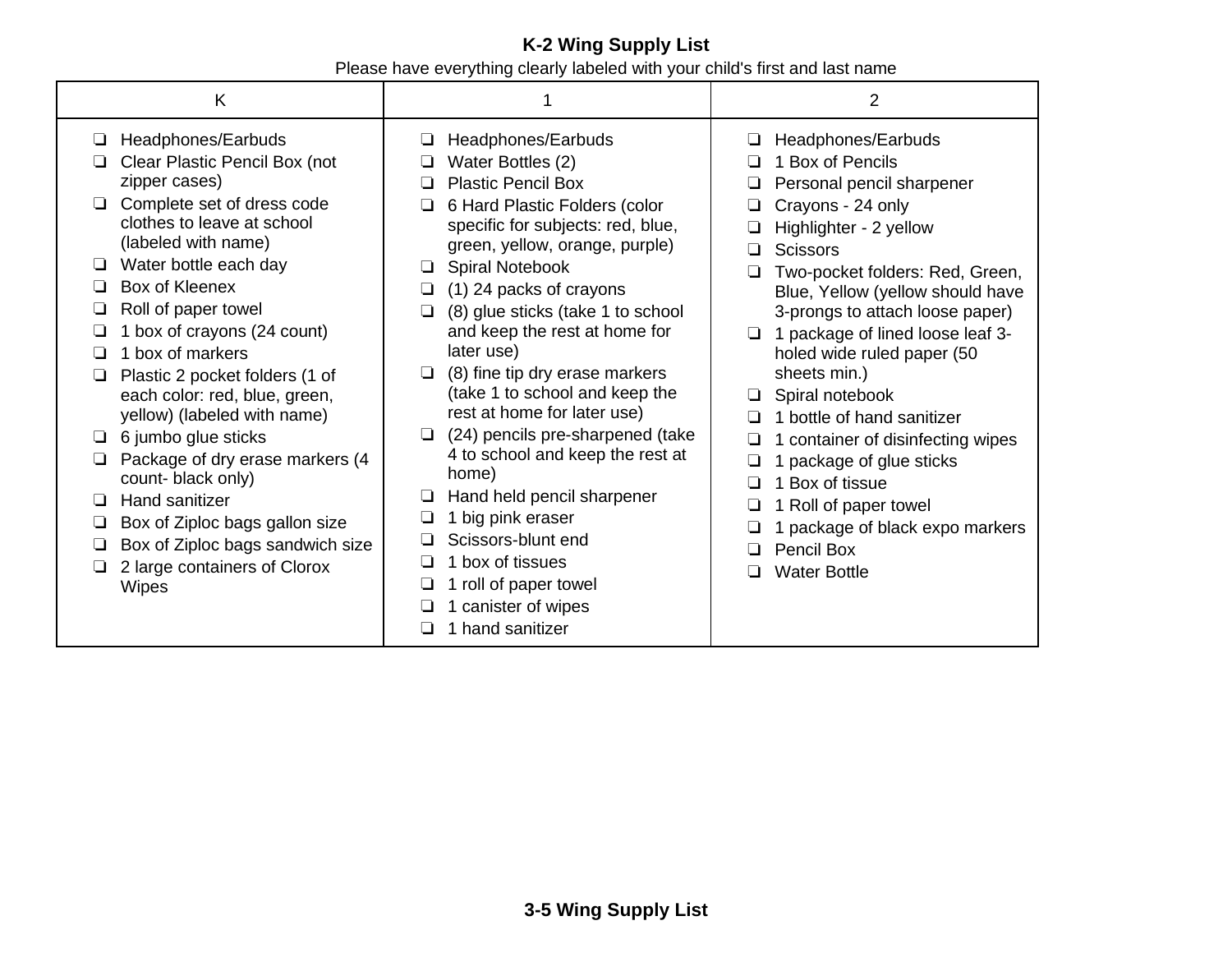Please have everything clearly labeled with your child's first and last name

| 3rd                                                                                                                                                                                                                                                                                                                                                                                                                                                                                                                                                                                                                                                                                                                                                                                                                                                                                                     | 4th                                                                                                                                                                                                                                                                                                                                                                                                                                                                                                                                                                                                                                                                                                                                                                                                                                                                                                                                                                                                                                                                                                                                                | 5th                                                                                                                                                                                                                                                                                                                                                                                                                                                                                                                                                                                                  |  |
|---------------------------------------------------------------------------------------------------------------------------------------------------------------------------------------------------------------------------------------------------------------------------------------------------------------------------------------------------------------------------------------------------------------------------------------------------------------------------------------------------------------------------------------------------------------------------------------------------------------------------------------------------------------------------------------------------------------------------------------------------------------------------------------------------------------------------------------------------------------------------------------------------------|----------------------------------------------------------------------------------------------------------------------------------------------------------------------------------------------------------------------------------------------------------------------------------------------------------------------------------------------------------------------------------------------------------------------------------------------------------------------------------------------------------------------------------------------------------------------------------------------------------------------------------------------------------------------------------------------------------------------------------------------------------------------------------------------------------------------------------------------------------------------------------------------------------------------------------------------------------------------------------------------------------------------------------------------------------------------------------------------------------------------------------------------------|------------------------------------------------------------------------------------------------------------------------------------------------------------------------------------------------------------------------------------------------------------------------------------------------------------------------------------------------------------------------------------------------------------------------------------------------------------------------------------------------------------------------------------------------------------------------------------------------------|--|
| 1 pair of ear buds/headphones<br>⊔<br>1 Water Bottle<br>4 Dry erase markers<br>3 packs of sharpened pencils- NO<br>mechanical pencils<br>3 big Erasers<br>$\Box$<br>4 Highlighters (yellow, green, orange,<br>pink)<br>$\Box$ 2 Red pens<br>1 small Pencil sharpener<br>1 pair Scissors<br>2 Glue sticks<br>1 sturdy zippered Pencil bag or pencil box<br>1 package of Colored pencils<br>1 box of 24 Crayons<br>1 package of washable Markers<br>3 spiral wide ruled notebooks (100+<br>□<br>pages)<br>Plastic Folders: 1 Red, 1 green, 1 blue.<br>and 1 yellow<br>1 package of wide ruled lined paper<br>1 box of band-aids<br>❏<br>1 box of gallon ziploc bags<br>1 box of sandwich size ziploc bags<br>4 boxes of kleenex<br>6 paper towels<br>1 pump of hand sanitizer<br>1 package of plastic spoons<br>1 package of plastic forks<br>□<br>2 container of clorox/Lysol disinfecting<br>□<br>wipes | 1 pair of ear buds/headphones<br>$\Box$<br>1 Water Bottle<br>◘<br>4 sturdy two pocket folders<br>1 pack of 24 crayons<br>$\Box$<br>1 box of colored pencils- 8-12 pack<br>❏<br>1 pack markers (regular or fine tip) NO<br>ப<br><b>SHARPIES</b><br>4 dry erase markers<br>❏<br>1 clean sock for erasing<br>1 pair scissors<br>❏<br>2 highlighters<br>❏<br>Extra pencil top erasers<br>1 supply box or pencil bag<br>❏<br>1 package of wide ruled line paper<br>❏<br>48 pencils- yellow only please<br>4 spiral 1 subject notebook (70-100pgs)<br>5 red pens (only red pens are allowed)<br>1 individual pencil sharpener that will<br>⊔<br>enclose shavings<br>3 glue sticks<br>❏<br>1 twelve inch ruler with metric and standard<br>units<br>1 protractor (preferably clear)<br>3 boxes of tissue<br>❏<br>1 bottle of hand sanitizer<br>□<br>3 rolls of paper towels<br>❏<br>1 package of plastic spoons (girls only)<br>❏<br>1 package of bandaids (boys only)<br>❏<br>1 package Large ziplock bags (girls only)<br>❏<br>1 package of Small ziplock bags (boys<br>only)<br>simple calculator<br>2 container of clorox/Lysol disinfecting<br>wipes | 1 pair of ear buds/headphones<br>1 Water Bottle<br>3-Subject Notebook-Math (1)<br>2 Pocket Folder<br>Cloth zippered pencil pouch<br>⊔<br>4 boxes of sharpened pencils<br>Blue and/or green pens (ELA)<br>Dry erase markers (6)<br>Colored pencils or Crayons (1 pack)<br>Highlighters (4)<br>Ruler<br>□<br><b>Scissors</b><br>Glue sticks (3)<br><b>Pencil Sharpener</b><br>3 Erasers<br>$\Box$<br>2 container of clorox/Lysol disinfecting<br>wipes<br>1 Bottle of Hand Sanitizer<br>1 Box of Kleenex<br>3 paper towel rolls<br>1 box ziplock sandwich bags<br>\$5 for Cougar Cart/Auction Supplies |  |